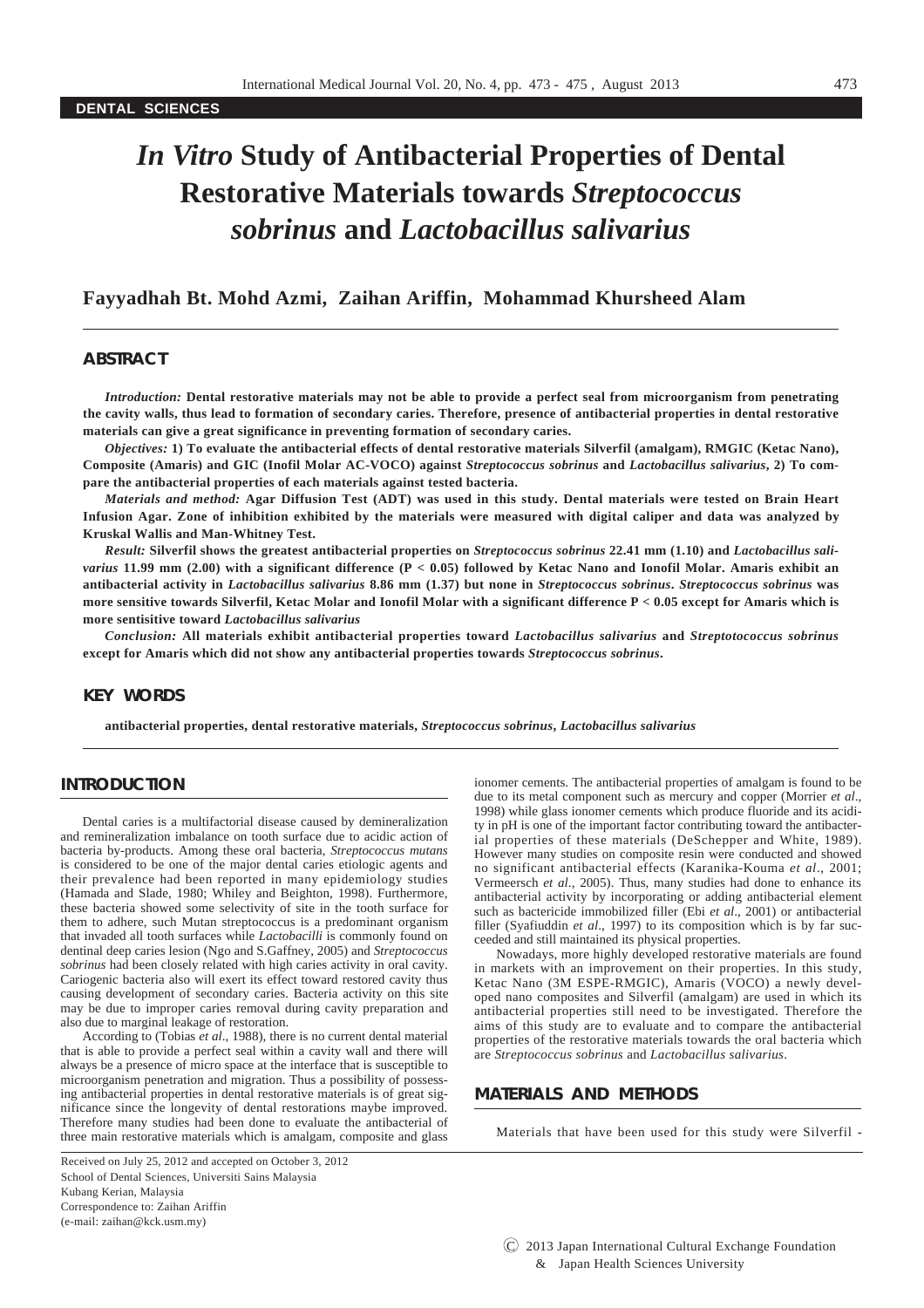| Variables            | Material                                       | $\mathbf n$ | Mean $(mm)$   | Median (mm)  | Streptococcu     |        |  |
|----------------------|------------------------------------------------|-------------|---------------|--------------|------------------|--------|--|
|                      |                                                |             | (SD)          | (IQR)        | Variables        | Strep  |  |
| <i>Streptococcus</i> |                                                |             |               |              |                  | sobri  |  |
| sobrinus             | Silverfil                                      | 10          | 22.41 (1.098) | 22.48 (1.47) |                  | Mea    |  |
|                      | Amaris                                         | 10          | 0.00(0.00)    | 0.00(0.00)   |                  | (SD)   |  |
|                      | Ketac Nano                                     | 10          | 12.23 (1.701) | 12.51 (2.58) | Silverfil        | 22.4   |  |
|                      | Ionofil Molar                                  | 10          | 11.65(1.99)   | 11.34 (3.96) |                  | (1.09) |  |
|                      | Positive control                               | 10          | 37.73 (6.24)  | 38.5 (8.71)  | Amaris           | 0.00   |  |
|                      | Negative control                               | 10          | 0.00(0.00)    | 0.00(0.00)   |                  | (0.00) |  |
| Lactobacillus        | Silverfil                                      | 10          | 11.99(2.00)   | 12.03(2.77)  | Ketac Nano       | 12.23  |  |
|                      | Amaris                                         | 10          | 8.862 (1.37)  | 9.02(2.11)   |                  | (1.70) |  |
|                      | Ketac Nano                                     | 10          | 9.79(2.65)    | 9.18(2.06)   | Ionofil Molar    | 11.6   |  |
|                      | Ionofil Molar                                  | 10          | 1.72(3.67)    | 0.00(1.87)   |                  | (1.99) |  |
|                      | Positive control                               | 10          | 10.29(1.43)   | 10.11(1.95)  | Positive control | 37.73  |  |
|                      | Negative Control                               | 10          | 0.00(0.00)    | 0.00(0.00)   |                  | (6.24) |  |
|                      | SD: standard deviation IQR: interquatile range |             |               |              | Negative control | 0.00   |  |

**Table 1. Descriptive statistics of study samples**

## **Table 3. Compare zone of inhibition of each material between** *Streptococcus sobrinus* **and** *Lactobacillus salivarius*

| Variables        | Streptococcus<br>sobrinus<br>Mean $(mm)$<br>(SD) | Lactobacillus<br>Mean $(mm)$<br>(SD) | Z Statistics | P Value *    |
|------------------|--------------------------------------------------|--------------------------------------|--------------|--------------|
| Silverfil        | 22.41                                            | 11.99                                | $-3.78$      | $\Omega$     |
|                  | (1.098)                                          | (2.00)                               |              |              |
| Amaris           | 0.00                                             | 8.862                                | $-4.038$     | 0            |
|                  | (0.00)                                           | (1.37)                               |              |              |
| Ketac Nano       | 12.23                                            | 9.79                                 | $-2.647$     |              |
|                  | (1.701)                                          | (2.65)                               |              |              |
| Ionofil Molar    | 11.65                                            | 1.72                                 | $-3.749$     | $\Omega$     |
|                  | (1.99)                                           | (3.67)                               |              |              |
| Positive control | 37.73                                            | 10.29                                | $-3.781$     | $\mathbf{0}$ |
|                  | (6.24)                                           | (1.43)                               |              |              |
| Negative control | 0.00                                             | 0.00                                 | $\Omega$     | $\Omega$     |
|                  | (0.00)                                           | (0.00)                               |              |              |

\* Mann-Whitney Test

#### **Table 2. Comparing zone of inhibition between four dental restorative materials against each type of bacteria**

| Variables            | Silverfil    | Amaris      | Ketac Nano   | Ionofil Molar | Positive control | Negative control | $X^2$     |              |
|----------------------|--------------|-------------|--------------|---------------|------------------|------------------|-----------|--------------|
|                      | mean(mm)     | mean(mm)    | mean(mm)     | mean(mm)      | mean(mm)         | mean(mm)         | statistic | Value*       |
|                      | (SD)         | (SD)        | (SD)         | (SD)          | (SD)             | (SD)             | (df)      |              |
| <i>Streptococcus</i> | 22.41(1.098) | 0.00(0.00)  | 12.23(1.701) | 11.65(1.99)   | 37.73(6.24)      | 0.00(0.00)       | 56.23(5)  | $\mathbf{0}$ |
| sobrinus             |              |             |              |               |                  |                  |           |              |
| Lactobacillus        | 11.99(2.00)  | 8.862(1.37) | 9.79(2.65)   | 1.72(3.67)    | 10.29(1.43)      | 0.00(0.00)       | 43.45(5)  | $\theta$     |
|                      |              |             |              |               |                  |                  |           |              |

\* Kruskal-Wallis Test

Amalgam (Dunia Perwira Manufacturing Sdn Bhd), Ketac Nano - RMGIC (3M ESPE), Amaris - Composite resin (VOCO America Inc), Inofil Molar AC/Quick - GIC (VOCO Germany). For positive control Ampicillin was used and sterile paper dick used for negative control. All the materials were collected from HUSM Dental clinic. The bacteria used in this is *Streptococcus sobrinus* (AT33478) and *Lactobacillus salivarius* (AT 11741) obtained from Craniofacial Laboratory PPSG

#### **Data collection procedures**

#### *Material preparation*

The specimens prepared according to the manufacturers' specifications. For negative control, plain sterile paper discs were use and for positive control, 5 ml of Ampicillin were concentrated on the paper discs. All materials were prepared under lamina flow, *Lamina Floor* (Kendro, Germany) and all the instruments, glass mixing slab were sterilized and subsequently wiped with the 70 per cent ethanol.

#### *Plate preparation*

Both bacteria were cultured on a Blood Agar incubated for 48 hours in 37 . Three to four wells of isolated colonies of the bacteria in the agar are transfer to tube containing 10mL Brain Heart Infusion broth and incubated for 24 hours in 37 . After 24 hours, the turbidity of the bacterial suspension was measured by comparing with 0.5 McFarland standards. Using a sterile cotton swab dipped into the bacterial suspension, it is spread onto Brain Heart Infusion Agar surface and left for 10 minutes in room temperature to allow uniform bacteria growth. Previously, the agar has been divided into four wells by using a blunt end sterile pasteur pipette as a standard mould (4 mm x 4 mm). This method was adapted from previous study (Herrera M, 1999).

#### *Disc diffusion analysis*

The materials were dispended into their respective wells by using sterile plastic instrument on 10 agar plates. The plates are inverted and incubated at 37 . The plates were incubated for 48 hours and the inhibition zone produced around the tested materials was measured by a Digital caliper, 0-25 mm (Mahr 40Ex).

#### *Statistical analysis*

Data was analyzed using SPSS version 12.0.1. For evaluation of the antibacterial effects in each dental restorative material against *Streptococcus sobrinus* and *Lactobacillus salivarius* respectively, non parametric test, Kruskal-Wallis Test has been used. This was fulfilled the objectives 1 and 2. On the other hand, for achieving objectives 3, Mann-Whitney test was used to compare zone of inhibition of each material between *Streptococcus sobrinus* and *Lactobacillus salivarius*, and P value  $< 0.05$  was considered as statistically significant.

#### **RESULTS**

Table 1 shows the mean and median of the inhibition zones of the four materials toward *Streptococcus sobrinus* and *Lactobacillus*. In *Streptococcus sobrinus*, the median of the inhibition zones of the materials are Silverfil (22.41 mm), Amaris (0.00), Ketac Nano (12.23 mm) and Ionofil Molar (11.65 mm). As for *Lactobacillus salivarius*, median of the inhibition zones of the tested materials are Silverfil (11.99 mm), Amaris (8.86 mm), Ketac Molar (9.79 mm) and Ionofil Molar (1.72 mm). The table shows that Silverfil had the greatest antibacterial properties toward both tested organism compared to the other three materials.

Table 2 exhibit a comparison between the four tested materials toward each bacterium. In *Streptococcus sobrinus*, Silverfil showed the greatest inhibition zone of 22.41 mm (1.10) followed by Ketac Nano 12.23 mm(1.70) and Ionofil Molar 11.65 mm (1.99) with significant difference ( $P < 0.001$ ) while Amaris does not show any inhibition zone. As for *Lactobacillus salivarius*, Silverfil also has the